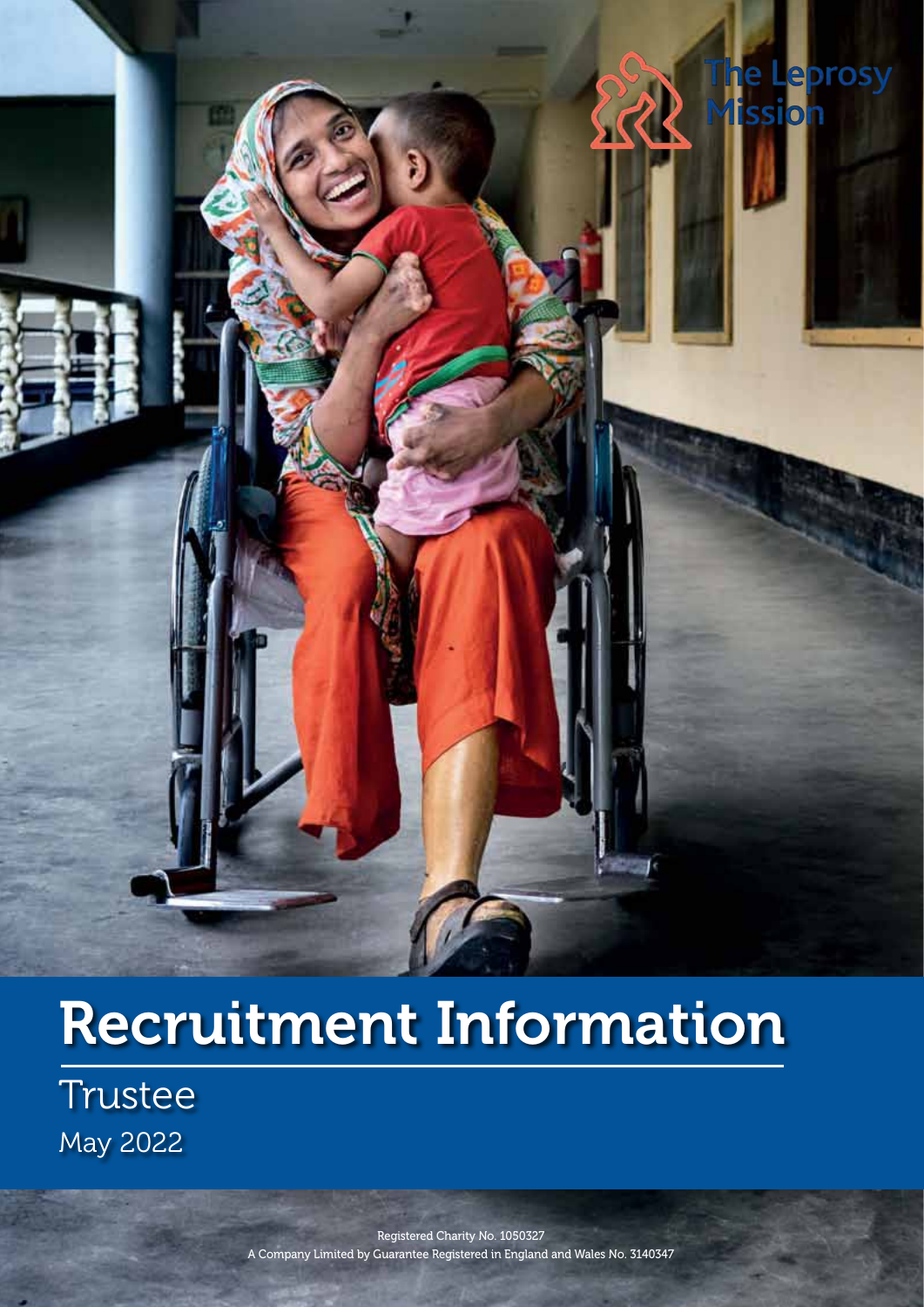

### Intro, vision and values

The Leprosy Mission (TLM) is the world's largest leprosy-focused organisation, a pioneer in our field, with over 140 years' experience serving people affected by this disease. As a leading international Christian development charity, comprising members from approx. 30 countries, we work with people of all faiths and none to defeat leprosy and bring transformation in the lives of people affected.

Today, one person every two minutes is diagnosed with leprosy. It's a disease of poverty, striking the most vulnerable. Left untreated, it causes permanent disability. Stigma means that people affected by this disease are often rejected by those closest to them.

Our goal is to see a leprosy-free world. Our vision is for "leprosy defeated, lives transformed" meaning a world with zero transmission, zero disability and zero discrimination.

As one Global Fellowship our Christian identity is at the heart of who we are and everything we do. Our values are:

Compassion: We care deeply for others particularly those adversely affected by leprosy and those most in need.

**Integrity:** We work with honesty and transparency with a seamless correlation between our message and our actions.

Inclusion: We value all individuals, we promote equal access and opportunity to all, and are committed to removing discrimination and other barriers, enabling people to live life in all its fullness.

**Justice:** We promote dignity, respecting and fostering human rights.

Humility: We foster servant leadership and view everyone as equals.

The Leprosy Mission England & Wales (TLMEW) works in 10 countries across Africa & Asia to defeat leprosy and transform lives. We raise funds, promote research and innovation, and support our partners to strengthen health systems, providing life changing health care services, skills training and opportunities for those who have been excluded and rejected by society.

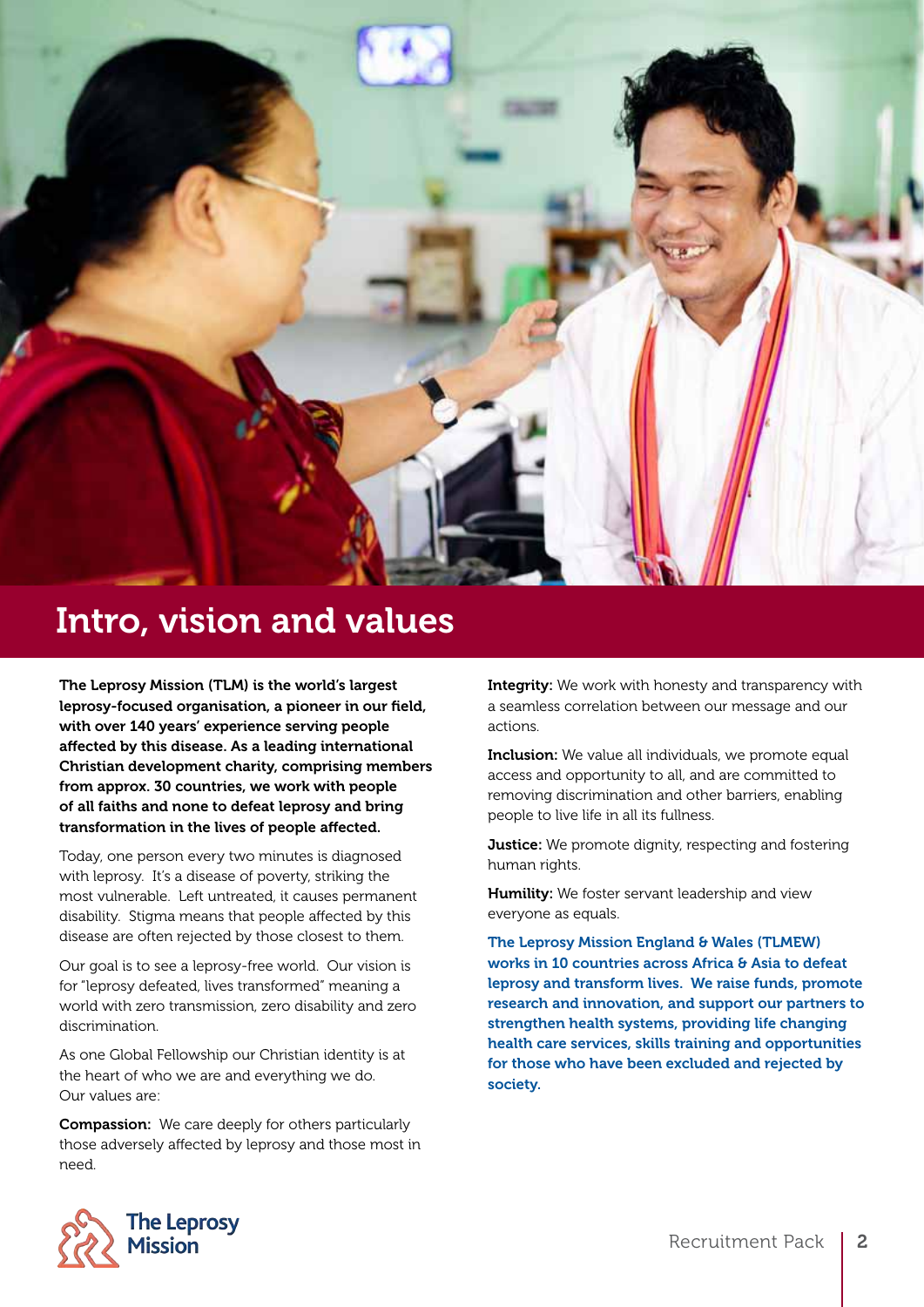

### Our Chair

Thank you for your interest in this vacancy, I am delighted that you're considering becoming a Trustee for this amazing organisation and want to help us to defeat leprosy, forever.

I have been volunteering with TLM England & Wales (TLMEW) for over 5 years, firstly as a Trustee and now as the Chair.

I am as humbled today as I was when I first got involved. There are many barriers preventing people affected by leprosy from coming forward for treatment. Unfortunately, the barriers are not always tangible, all too often it is the stigma of leprosy that is the hardest to overcome. Working with overseas partners, TLMEW help communities and individuals affected by leprosy build their knowledge, skills and

confidence to improve their wellbeing, challenge injustice, provide for their families and contribute to society, transforming lives.

Last year TLMEW's incredible supporters and funding partners gave over £11 million to change the lives of people affected by leprosy.

The staff team are professional and supportive with a culture of growing and learning together. They're also 2021 Charity Times and Third Sector award winners having been nominated for five separate awards.

Being a Trustee is an excellent opportunity to make a real difference to the lives of people affected by leprosy and to gain valuable experience being part of a forward-thinking team of Trustees.

If you would like an informal chat about TLM England & Wales or the role of a Trustee, please email at Jobs@tlmew.org.uk so this can be arranged.

**Blessings** 

**Andy**

Andy Lancaster Chair – Board of Trustees



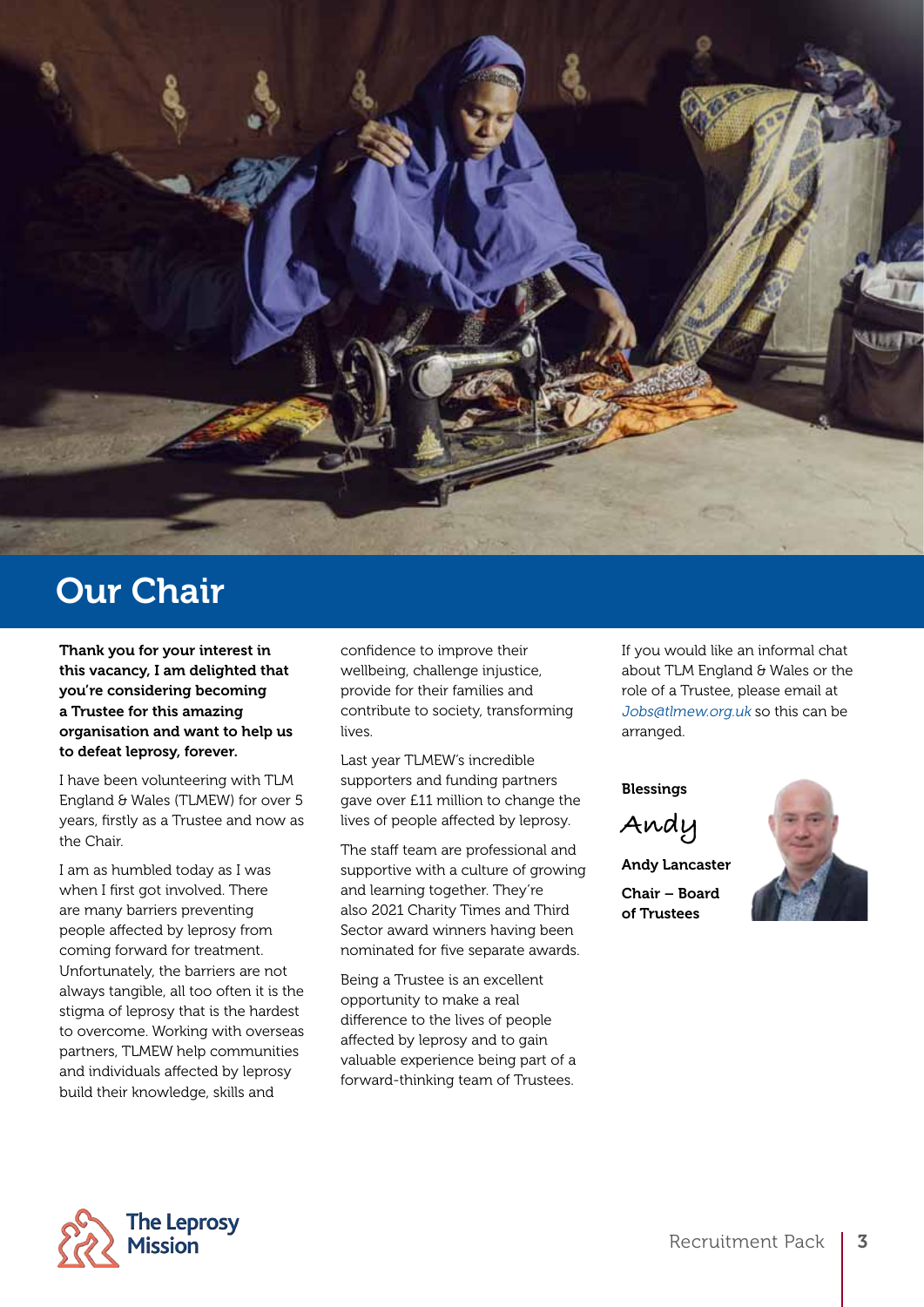

### What you will be delivering

The Board of Trustees is TLM England & Wales (TLMEW) governing body responsible for ensuring it pursues its charitable purpose, applies relevant legislation and regulations, and uses its resources exclusively for this.

The Board delegates responsibility for the day to day running of the charity to TLMEW's Chief Executive Officer and the Senior Management Team.

The Board is responsible for ensuring TLMEW remains true to its calling and accountable to its stakeholders. It is charged with championing and maintaining TLMEW's Christian ethos and values whilst safeguarding its reputation.

#### OVERALL RESPONSIBILITY

Trustees are responsible for providing the appropriate oversight, governance, and leadership to TLMEW in the pursuit of its strategies to fulfil its charitable purposes. Trustees must be able to scrutinise the performance of the CEO and Senior Management Team in meeting agreed goals and objectives and monitor the reporting of performance in key areas.

They should satisfy themselves as to the integrity of financial and other information, and that financial and other quality controls and systems of risk management are robust and defensible. Trustees are responsible for determining appropriate levels of remuneration of staff and have a prime role in appointing, and where necessary removing the CEO and in succession planning.

#### ACCOUNTABILITY

The TLMEW Board is responsible and liable for the governance and functioning of TLMEW. Therefore, it is accountable in varying degrees to a variety of stakeholders, including its beneficiaries, its funders, the TLM International Fellowship, the Charity Commission and all the UK charity regulators as well as the UK and worldwide Christian community.

TLMEW is committed to being open and accountable for its actions and the organisation takes seriously its responsibility for building trust and confidence in our work.

The TLMEW Board takes the lead on this, and Trustees must consider the wider implications of the decisions they make, and to be able to communicate widely the formal reasons behind such decisions or actions. Above all else, Trustees must adhere to any legal and regulatory requirements applicable to TLMEW's activities.

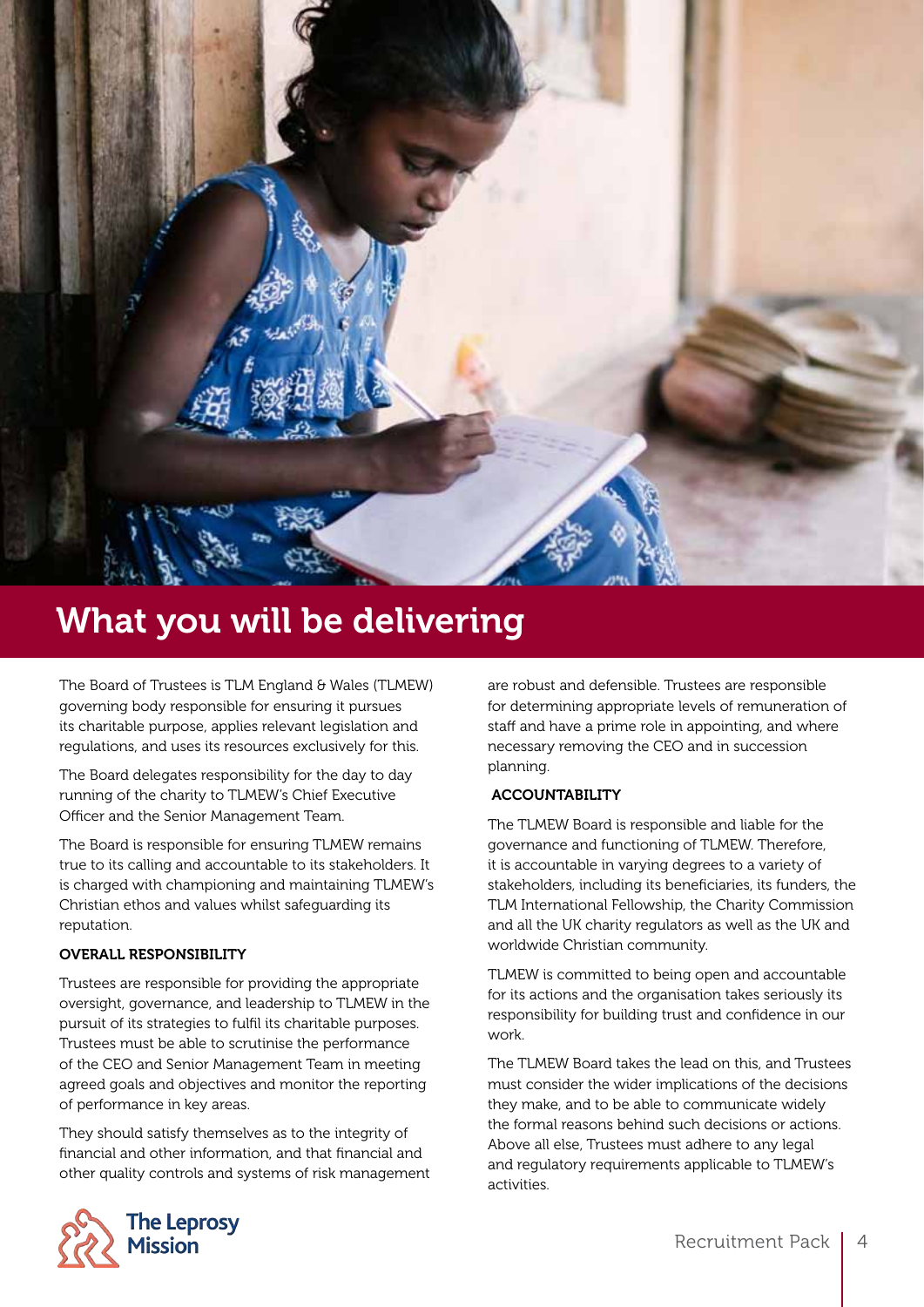

### What you will be delivering

#### STATUTORY DUTIES

As with most UK charities, Trustees have a number of over-arching statutory duties:

- A duty of trust
- A duty to comply with TLMEW's governing document
- A duty to act at all times in the best interests of the charity, and its present and future beneficiaries
- A duty to avoid conflicts of interest
- A duty to safeguard assets
- A duty not to benefit from their position
- A duty of care
- A duty to act personally
- A duty to act collectively
- A duty to keep accounts

#### DUTIES AND RESPONSIBILITIES

Within TLMEW, Trustees collectively have four primary areas of responsibility:

- Setting the strategy
- Ensuring compliance
- Monitoring performance
- Participating in the work of the Board strategy

These are detailed fully in Appendix 1.

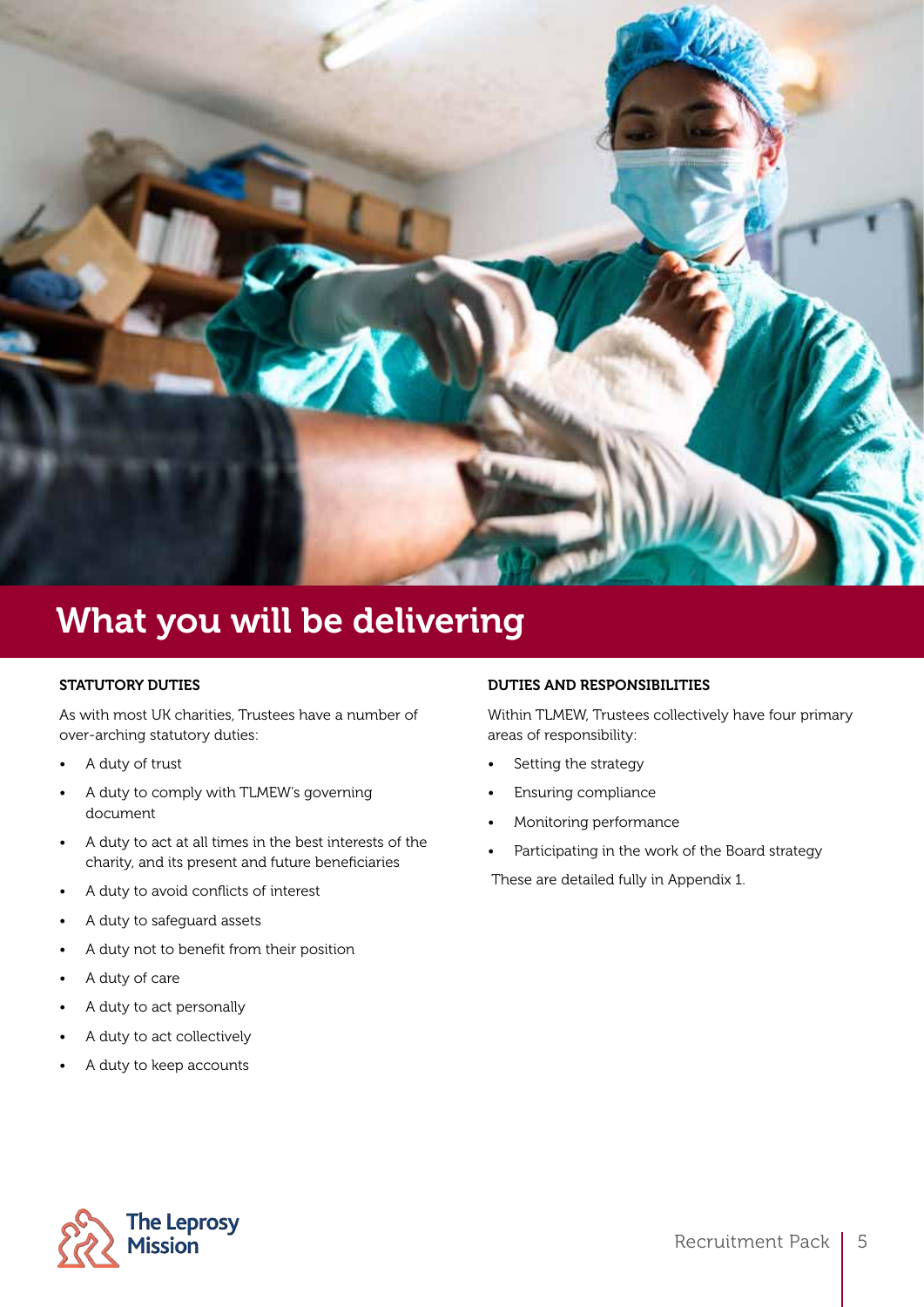

### Who are we looking for

This is a strategic time to join TLM England & Wales (TLMEW). We have a strong and committed group of Trustees who bring a wealth of experience and expertise. Following a recent review, we are seeking to appoint two new trustees bringing expertise in one of the following key specialisms:

#### FUNDRAISING

- Considerable experience in fundraising including the expertise and knowledge to inform strategy development and review
- Experience of fundraising at senior level ideally overseeing a range of income streams such as individual giving, major donor relationships, grant making trusts, government funding and corporate funding
- Ability to contribute to Operational Committees, helping evaluate strategies and contributing advice
- Up to date knowledge of philanthropy in the UK and trends in the sector. Knowledge of Institute of Fundraising Code of Practice, UK tax law and data protection legislation

#### FINANCE

- Fully qualified Accountant with considerable experience in the strategic oversight of the finance function
- Ability to analyse and comment on the Financial and Management Accounts including risk management and reserves management
- Experience of working with global partners or subsidiaries in Africa and Asia would be

advantageous

• Ability to contribute to Operational Committees (one of which will be the Finance & Planning Committee), helping evaluate strategies and contributing advice

#### DIGITAL MARKETING AND INNOVATION

- Considerable experience in digital fundraising. digital marketing and digital communications including the expertise and knowledge to inform strategy development and review
- Highlight the opportunities and risks of digital communications to other trustees to enable the Board to engage in an informed way
- Provide a good understanding of current developments in the digital arena

#### FOUNDATION ELEMENTS ESSENTIAL TO ALL TRUSTEES

- Committed and mature Christian, able to demonstrate understanding and acceptance of our Christian ethos
- A personal commitment to Jesus Christ reflected in their devotional life and involvement in a Christian community

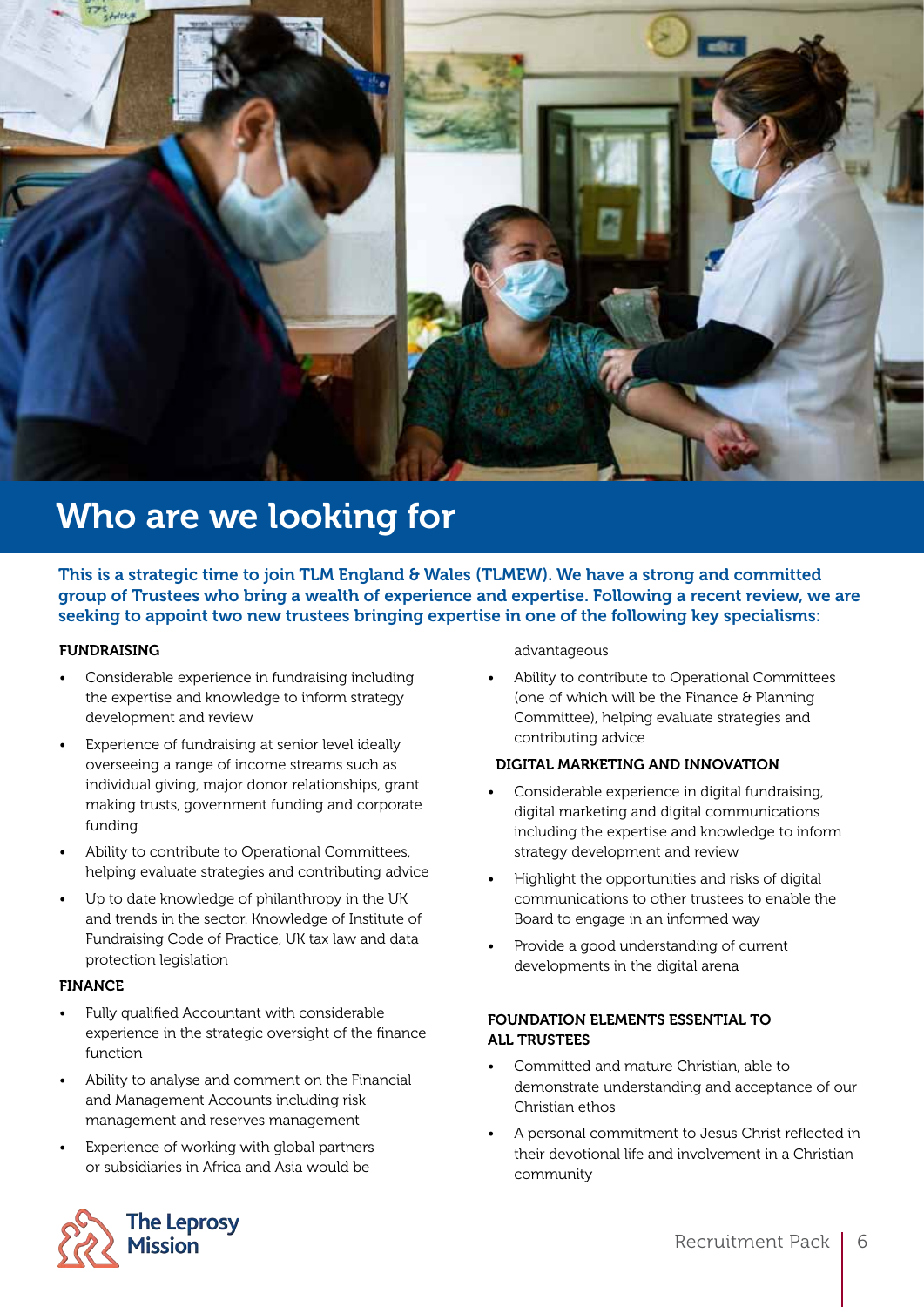

### Who are we looking for

- Willingness to make decisions in keeping with the teaching and ministry of Jesus.
- Ability to think strategically and apply in an international context
- Independence of thought and ability to propose and articulate a debate
- An interest in governance, including an understanding and acceptance of the legal duties, responsibilities, and liabilities of trusteeship
- Highly developed interpersonal and communication skills
- Commitment to building a diverse organisation and teams
- Emotional intelligence as we strive to be more selfaware
- Championing fundraising on our behalf across your networks
- Alignment with TLMEW's vision, values, and culture
- Able to make collective decisions and standby them
- Understand and respect the boundaries between governance and senior management functions
- Fluent English Speaker

#### FOUNDATION ELEMENTS DESIRABLE TO ALL **TRUSTEES**

- Expertise in risk management
- Strong business and financial acumen
- Advocacy skills to influence the changemakers



as we continue on our journey to support those affected by leprosy

#### ABOUT YOU

You will be passionate about supporting people to support themselves, creating opportunities and reducing barriers for people while creating change to ensure all people are equal.

In addition to your specialism, you will also bring strengths in the following competencies:

- Ability to think strategically and apply in an international context
- Independence of thought and ability to propose and articulate a debate
- An interest in governance, including an understanding and acceptance of the legal duties, responsibilities, and liabilities of trusteeship
- Highly developed interpersonal and communication skills
- Committed to building a diverse organisation and teams
- Emotional intelligence as we strive to be more self-aware
- Championing fundraising on our behalf across your networks
- Alignment with our vision, values, and culture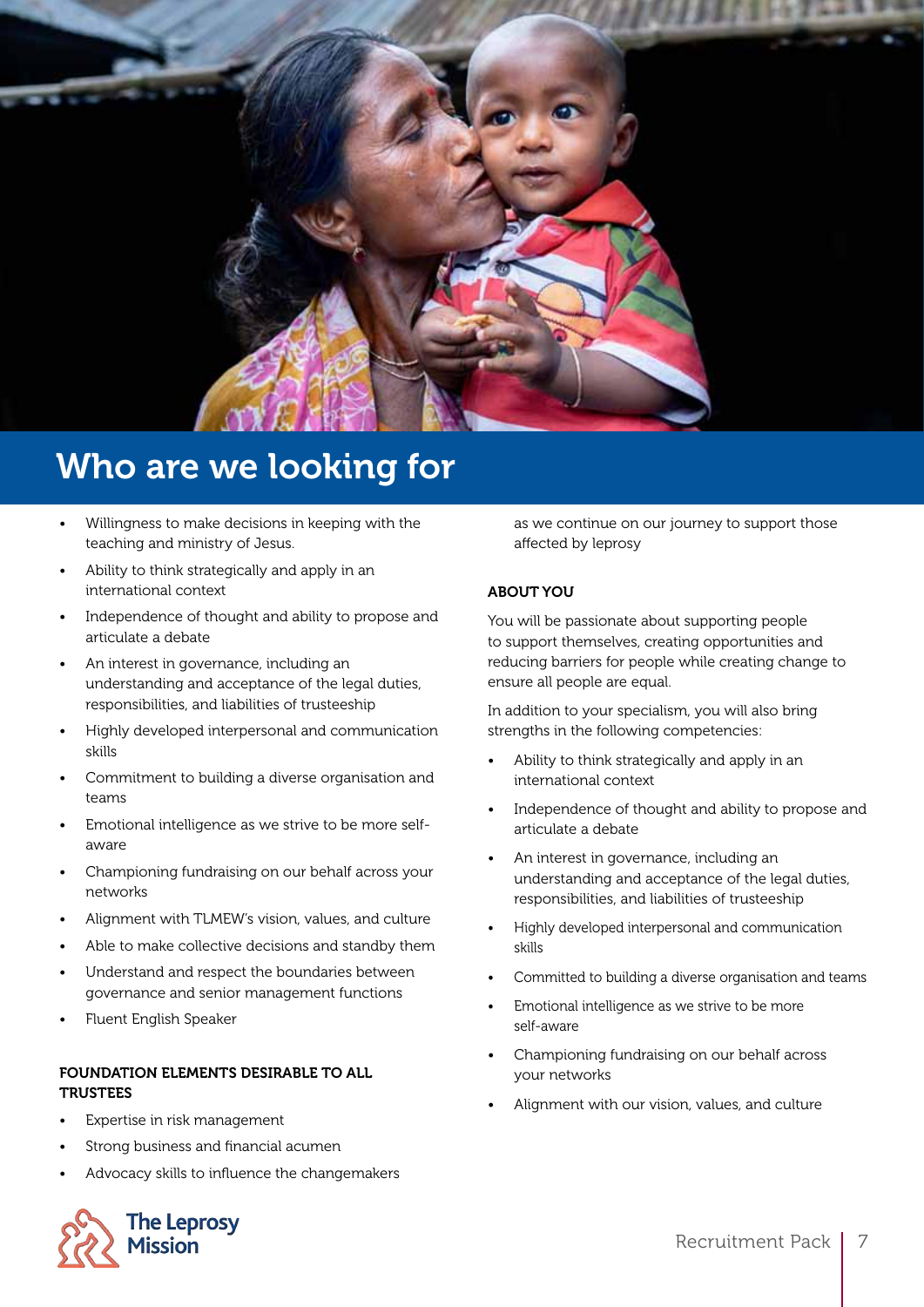## **BE AWESOME**

 $v - v - v$ 

### Terms of Appointment and Time Commitment

Trustees are responsible to the Chair of the Board of Trustees. The role of Trustee is unpaid, but all reasonable expenses are paid.

Applicants are usually appointed for an initial term of three years, which may be reviewed for a further term of three years and possibly longer.

Applicants will either be based in the UK or prepared to visit the UK once a year to attend a face-to-face Board Meeting.

Applicants must not be disqualified from being a Trustee as according to the UK Charity Commission guidelines.

Applicants will need to be available as follows

- Attend three Board of Trustee meetings each year, totalling four days. One face to face meeting lasting two days (Friday/Saturday in September) with the other two meetings being a full day on a Saturday (attendance could be either face to face or virtual)
- Attend two sub-committees approximately five meetings per year which will be held virtually
- Undertake one accompanied overseas project visit during the first three-year term, where circumstances allow
- Provide ad-hoc advice between meetings

#### **SAFEGUARDING**

TLM England & Wales has a zero-tolerance policy towards any abuse, neglect and exploitation of all people. Successful candidates are expected to understand, sign and comply with all organisational policies, including the Code of Conduct and the Safeguarding Children & Vulnerable Adults Policy. Recruitment as a Trustee includes, in particular, criminal record checks, screening and the collection of relevant references.

#### **DIVERSITY**

At TLM England & Wales we want to improve the diversity of our Board of Trustees, making it more reflective of the communities that supports us and the communities we serve. We welcome those often underrepresented in INGO leadership positions, especially African, Asian, Latin American, and Caribbean leaders, women and those with a disability..

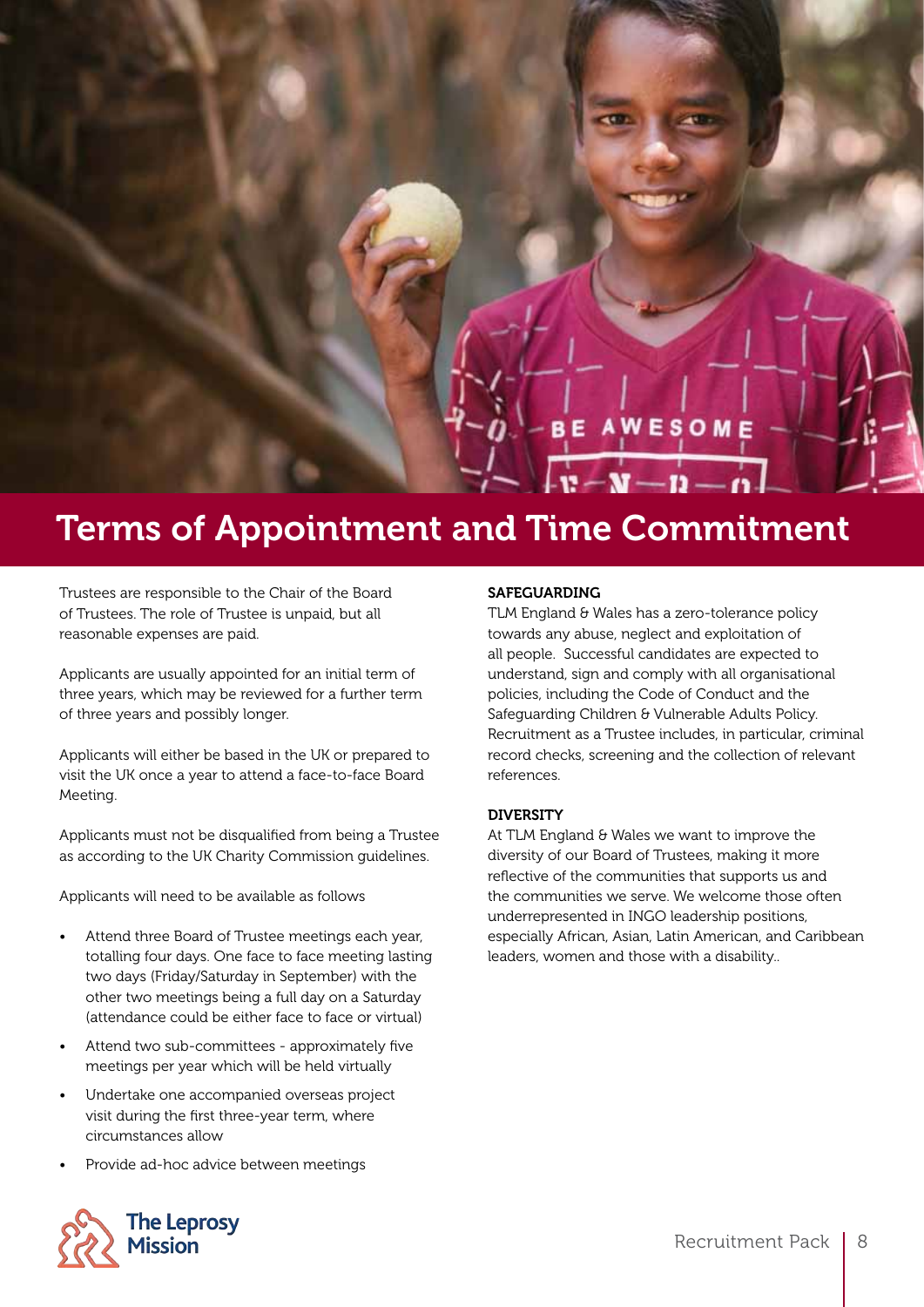

### Other information

#### HOW TO APPLY

If you would like to be considered, please apply on our website www.leprosymission.org.uk , where you will be asked to upload a summary CV together with a covering letter outlining how you will contribute to the Board. Applications to arrive by Monday 6 June 2022.

If you would like to chat informally about TLM England & Wales and the role of a Trustee, please contact Andy Lancaster via jobs@tlmew.org.uk

Registered Charity No. 1050327

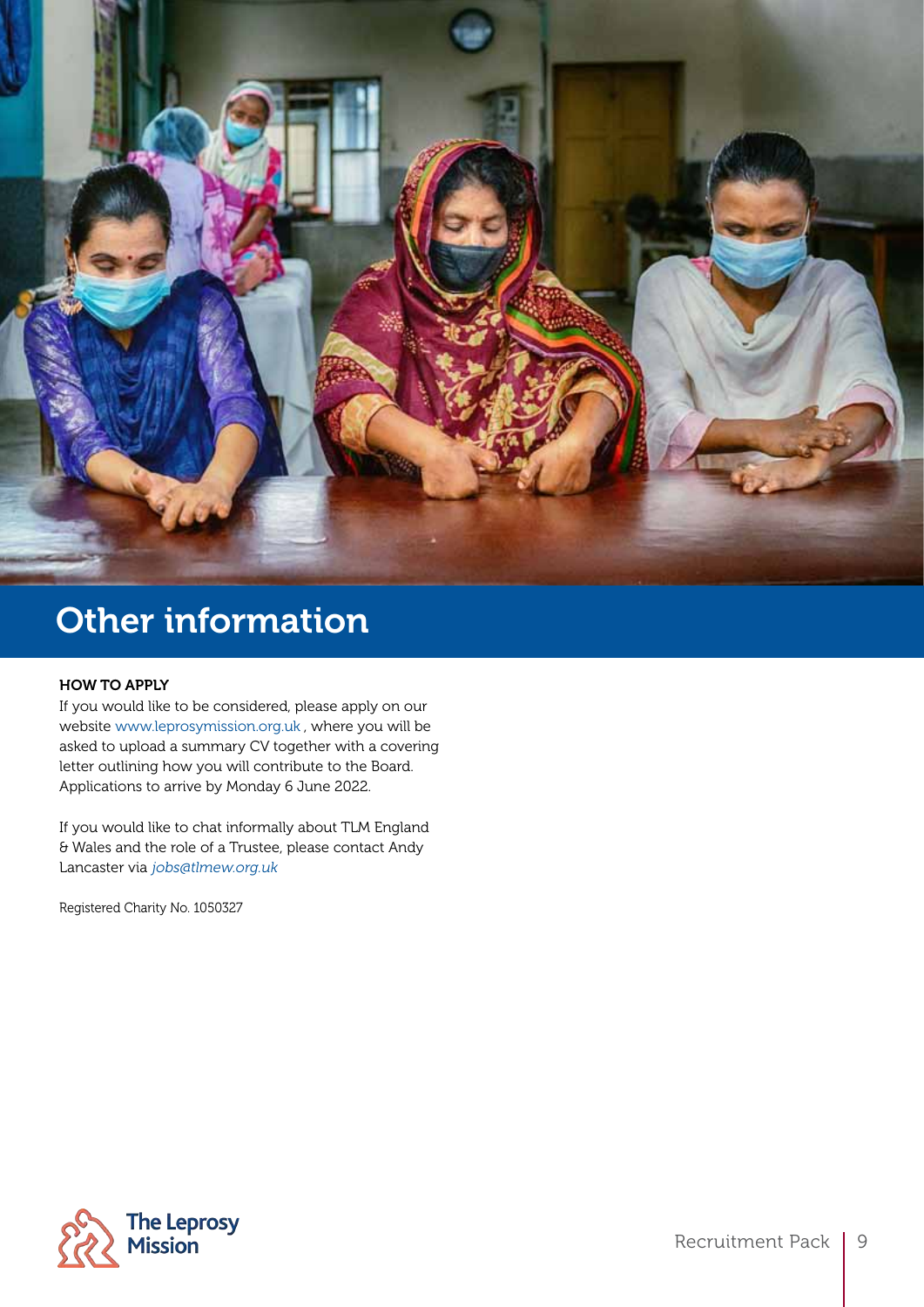

### Appendix 1: Detailed Trustee Duties and Responsibilities

#### Setting the strategy

Trustees are required to work with other trustees on the Board in:

- Developing the strategy by which TLMEW aims to fulfil its charitable purpose
- Establishing clear objectives to deliver the agreed plans and strategy to meet TLMEW's objects in accordance with short, medium, and long-term plans and regularly reviewing performance against those objectives
- Holding the CEO to account for the effective management and delivery of the organisation's strategic aims and objectives, where appropriate
- Promoting and developing TLMEW in order for it to grow and maintain its public benefit
- Recognising the situation when it may be more appropriate to wind TLMEW up where there is no longer a need for TLMEW to provide the services it does or because the charitable objects are no longer relevant to contemporary social situations
- Analysing and contributing positively to the

strategic development of long-term plans for TLMEW and its beneficiaries

- Actively participating in discussions on the strategic development of TLMEW
- Contributing to and informing the vision of TLMEW to capitalise on the freedoms it enjoys as a result of its status
- Contributing to constructive debate regarding the strategic development of TLMEW and any other material and significant issues facing the organisation
- Protecting the good name and reputation of TLMEW
- Building and maintaining close relations between TLMEW and its stakeholders to promote the effective operation of its activities
- Ensuring that strategies and actions approved by the Board are implemented effectively, where appropriate, by the CEO and the Senior Management Team
- Agreeing an effective communication strategy that includes the needs of staff, beneficiaries, and other

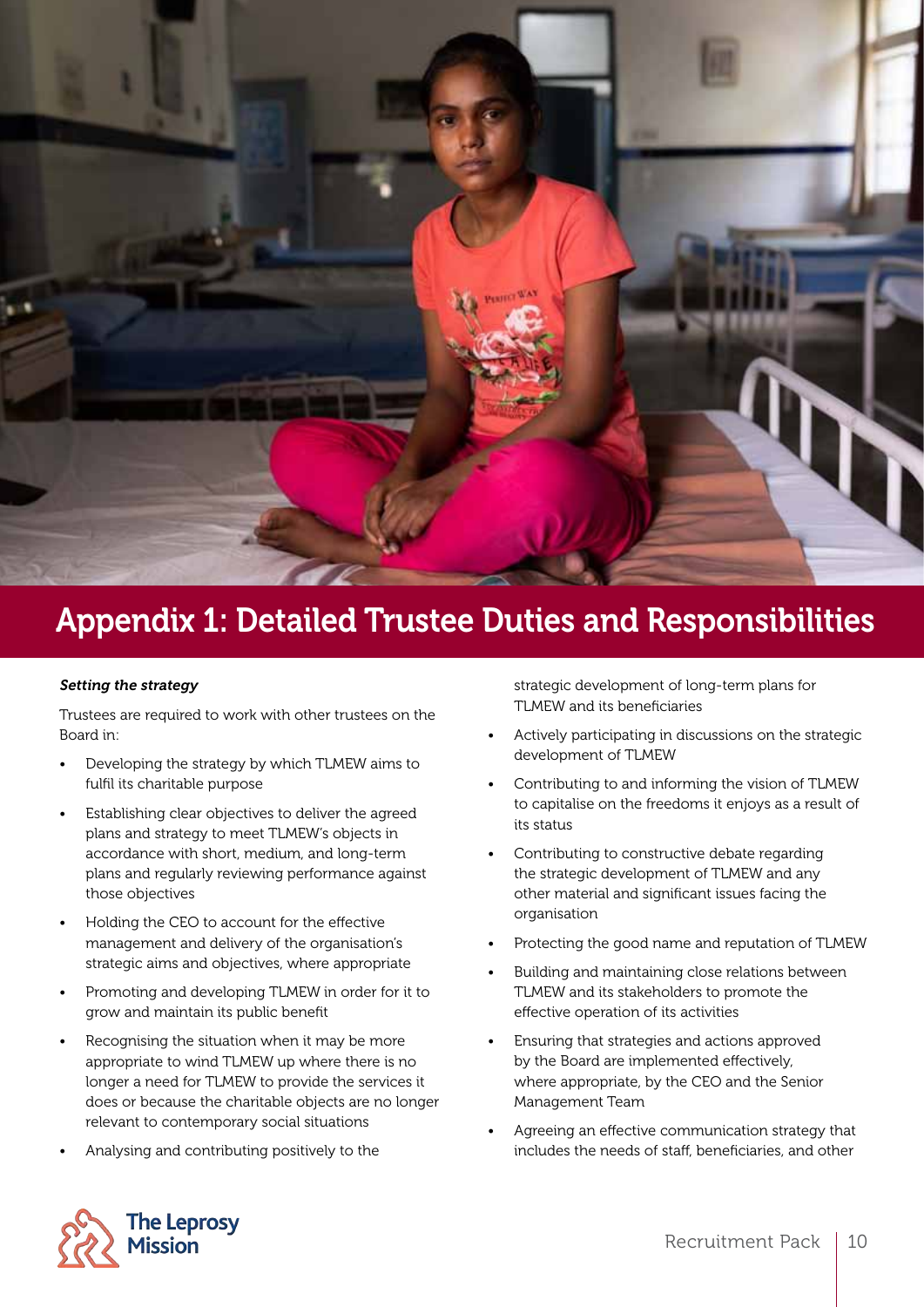stakeholders

- Representing TLMEW at functions, meetings and in the wider media, in line with TLMEW's agreed media strategy
- Promoting TLMEW and its work to fulfil its charitable objects
- Agreeing TLMEW's values and ensuring that they are reflected in the conduct and activities of the organisation and those who work for it
- Setting the tone for TLMEW through leadership, behaviour, and performance.
- Promoting a culture of safeguarding and as such expects the highest standards of professional practice and behaviour by staff and representatives in its work and when in direct or indirect contact with all people, particularly children and vulnerable adults. Trustees are committed to safeguarding such persons from abuse, exploitation and harassment and has a zero tolerance towards behaviour that may harm anyone
- Ensuring TLMEW are aligned with and work towards the vision and objectives of the TLM Global Fellowship

#### Ensuring Compliance

Trustees are required to work with other trustees on the Board in:

- Ensuring that TLMEW complies with its governing document, charity law and any other applicable legislation and regulations including safeguarding and fundraising, where applicable
- Working to achieve the purpose of TLMEW and to pursue its charitable objectives
- Ensuring the effective and efficient administration of TLMEW and its resources, striving for good practice in governance
- Managing and use TLMEW's resources so as to optimise impact and the delivery of its objectives
- Maintaining the fiduciary duty invested in the position, undertaking such duties in a way that adds to public confidence and trust in TLMEW
- Ensuring that financial controls are robust and that the Board is kept fully informed through timely and relevant information
- Identifying and assessing risks and opportunities for TLMEW, determining which are appropriate or desirable, and establishing effective risk management mechanisms in order to monitor these
- Ensuring that those third parties working on behalf of the charity, including external fundraisers, etc. abide by the standards which TLMEW sets and also by the

relevant requirements of legislation

- Participating in the appointment of the CEO and any other senior staff, as appropriate
- If required, acting as a counter-signatory on charity cheques (including any electronic transactions) and any applications for funds with the assistance of the TLMEW secretary, promote the highest standards of corporate governance in compliance with the Charity Governance Code and other regulatory requirements and good practice, where appropriate if needed, take appropriate professional advice in all matters where there may be a material risk to the charity, or where the trustees may be in breach of their duties
- Upholding the values of TLMEW by example and ensure that the organisation promotes equality and diversity both within and for all its stakeholders

#### Monitoring performance

Trustees are required to work with other trustees on the Board to:

- Ensure the effective implementation of trustee board decisions by the CEO and the Senior Management Team, where appropriate
- Ensure that there is a fully effective and appropriate system for the recruitment, appointment and monitoring of the work and activities of the CEO
- Set challenging objectives for the CEO regarding improving performance and monitoring performance against those targets
- Pay due regard to ensure that any key performance indicators for fundraising or programmes delivery are in alignment with the ethos of TLMEW and the culture it promotes
- Ensure that Safeguarding is a standing item on the Agenda of Board Meetings

#### Participating in the work of the Board

Trustees also have responsibilities towards the Board and each other. Trustees must:

- Uphold the highest standards of integrity and probity, adhering to the Nolan Principles and observing the recommended practice of Principle 3 of the Charity Governance Code relating to Integrity
- Participate fully in the work of the Board, ensuring the collective responsibility of the Board of Trustees
- Attend and possibly chair committees and ad hoc meetings of the main Board participate in a Board induction, any training and other evaluation identified as an individual and as part of the Board or Committee
- Maintain the Trustees' commitment to board diversity,